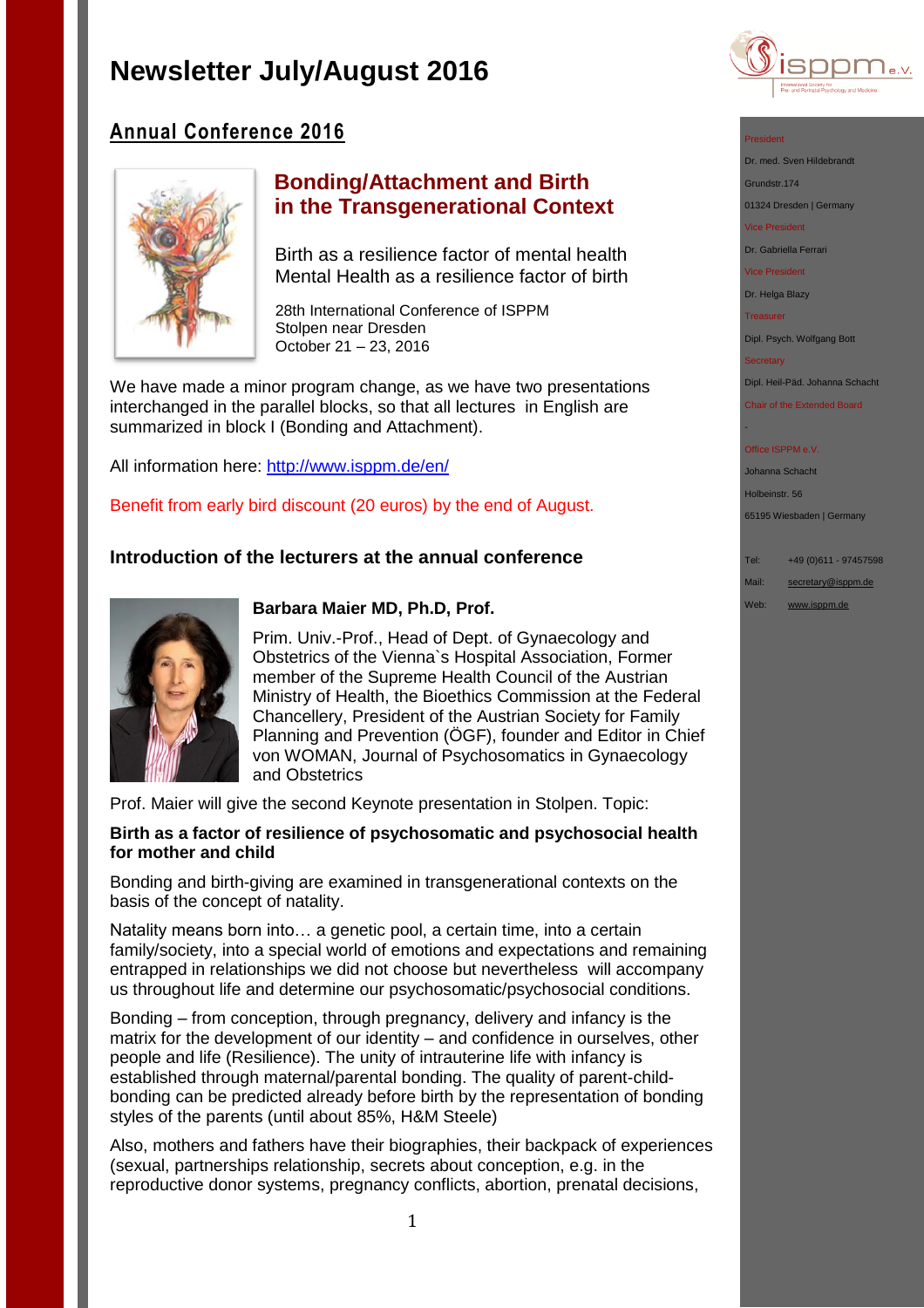

…) and their "inherited" bonding patterns.

There is not only the transfer of genes, but also intrauterine "fetal programing" that should not only be understood as somatic, but also as intergenerational transmission of bonding patterns.

"We learn before birth what we have to expect of life"(L. Janus, Der Seelenraum des Ungeborenen, 2000).

It was Freud`s famous discovery that virtually nothing in life vanishes, rather all what had been experienced will be kept…, and will exist in hidden dimension throughout life. (S. Freud, GW XI,84f)

We as parents and children live in the dialectic of giving birth and being born. The pregnant woman has a unique possibility: being capable to give birth. The child owes his parents his existence and that remains present in all his later life.

Observations of psychotherapy have unearthed prenatal experience as determining emotions for the whole life. Neuroscience showed that the prenatal environment determines synaptic linkage (Hüther, 2005).

It is not only the mother who has birth-giving experience. Also the child experiences his birth (delivery interventions, mode of delivery) remaining influential for experiences of change in later life.

In the birth-oblivion of the 21st century with its technical progress in reproductive medicine, prenatal diagnosis/-medicine and CS-rates, the occupation with bonding and natality is a special necessity concerning psychosomatic and psychosocial conditions. Bonding patterns have an impact on us as individuals but also on transgenerational transmission of bonding styles and shape the society we live in, the healthcare system, gynaecology and obstetrics.



### **Camelia Chetu**

PhD Student, University of Bucharest, Faculty of Psychology and Educational Sciences

Bucharest, Romania

Ms. Chetu will present her pilot study:

### **Impact of Previous Early Miscarriage on Subsequent Pregnancy**

Objective: The purpose of this study was to explore the experience of pregnant women with history of early miscarriage and to identify the main themes emerging from their experiences. Having a miscarriage is a profound experience for women and their partners, experience which could bring guilt, anxiety or anger in their life and to do anything, in the next pregnancy to avoid a new loss and to protect themselves and others from a new miscarriage.

Design: Pilot – study, qualitative research, thematic analysis design. Method: 9 Pregnant women who reported early miscarriage (prior to 12 weeks gestation) in the previous pregnancy were interviewed with a semi-structured interview in the third trimester of the current pregnancy about prenatal attachment, prenatal behaviours adopted, transgenerational aspects and the perceived impact of previous pregnancy loss on this pregnancy.

President

Dr. med. Sven Hildebrand

Grundstr.174 01324 Dresden | Germany

Vice President

Dr. Gabriella Ferrari

Vice President

Dr. Helga Blazy

**Treasurer** 

Dipl. Psych. Wolfgang Bott

**Secretary** 

-

Dipl. Heil-Päd. Johanna Schacht

Chair of the Extended Board

#### Office ISPPM e.V

Johanna Schacht Holbeinstr. 56 65195 Wiesbaden | Germany

- Tel: +49 (0)611 97457598
- Mail: [secretary@isppm.de](mailto:secretary@isppm.de)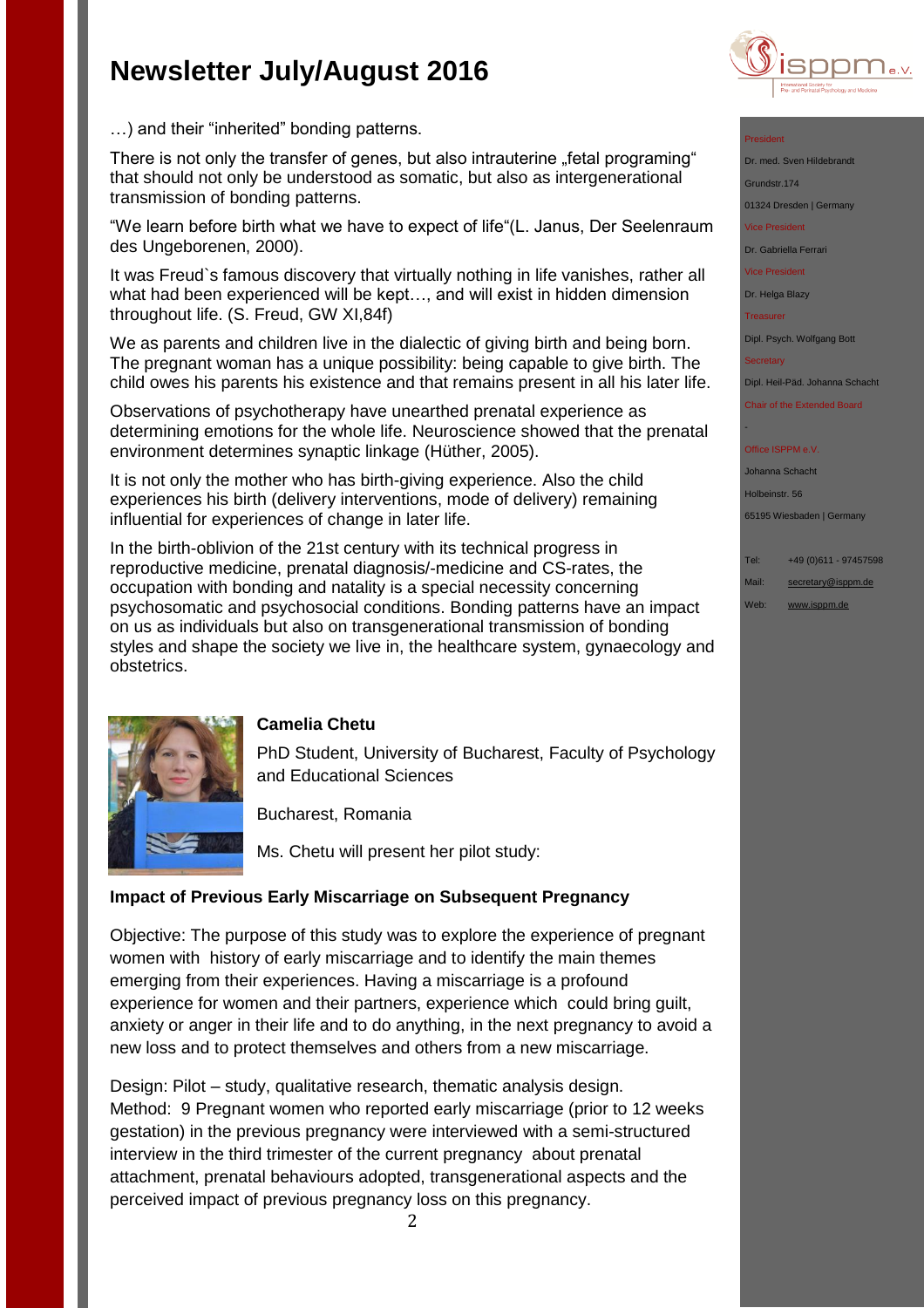Results: Following thematic analysis performed, we identified 4 main themes regarding the profile of pregnant women with previous history of early miscarriage: Emotional Charge, Avoiding a New Loss, Protection of Self and Others, Maternal-fetal relationship. Exploratory analysis of data collected from the interviews of pregnant women highlighted several subthemes within each theme which describe in detail their complex experiences.

Conclusions: Our findings indicate that pregnant women with history of miscarriage are engaged in particular behaviors to avoid a new potential perinatal loss and to protect themselves or loved ones from pain of another miscarriage. It is important for pregnant women with previous miscarriage to understand the impact of this experience on their emotional states and prenatal behavior in the new pregnancy and also, it is important for health care providers to consider the women's obstetric history, to discuss with them about their fears and to validate their loss.



## **Kristina Rumpel**

Sociologist, trainer (IHK), former secretary for women's and family policy in the German Parliament and currently a freelance writer and initiator of FlowBirthing; 2015 award of this project with the Health Media Award for outstanding and sustainable communication in the field of women's health.

"My concern is to clarify the impact of natural birth for mother and child and to encourage women to embark fully on this unique life experience reserved exclusively for women. I prepare pregnant women holistically for birth and accompany women in all life situations with the aim to guide them into their archetypal feminine power. In the 21st century, in my view it is time– especially on the subject of pregnancy and birth – to create an archetypal femininity focus again and women empower themselves to be able to make this elementary experience in strength and dignity ".



### **Anna Hermina Verwaal**

is a maternal-child health nurse, conscious conception & birth consultant, midwifery, nursing and doula instructor, primal period & childbirth educator, UCLA certified lactation educator, and birth photographer from the Netherlands.

After a 25-year nursing career in various countries in

obstetric, pediatric, neonatal and specialized home-healthcare settings, she preferred to work with families and babies as an educator and started her own private birth consulting practice in Los Angeles, attending homebirths for over 10 years.

Since 2006, Anna is frequently invited internationally to lecture and conduct workshops for birth professionals about the long-term effects of the



#### President

Dr. med. Sven Hildebrandt Grundstr.174 01324 Dresden | Germany

Vice President

Dr. Gabriella Ferrari

Vice President

Dr. Helga Blazy

**Treasurer** 

Dipl. Psych. Wolfgang Bott

**Secretary** 

-

Dipl. Heil-Päd. Johanna Schacht

Chair of the Extended Board

#### Office ISPPM e.V

Johanna Schacht Holbeinstr. 56 65195 Wiesbaden | Germany

Tel: +49 (0)611 - 97457598

Mail: [secretary@isppm.de](mailto:secretary@isppm.de)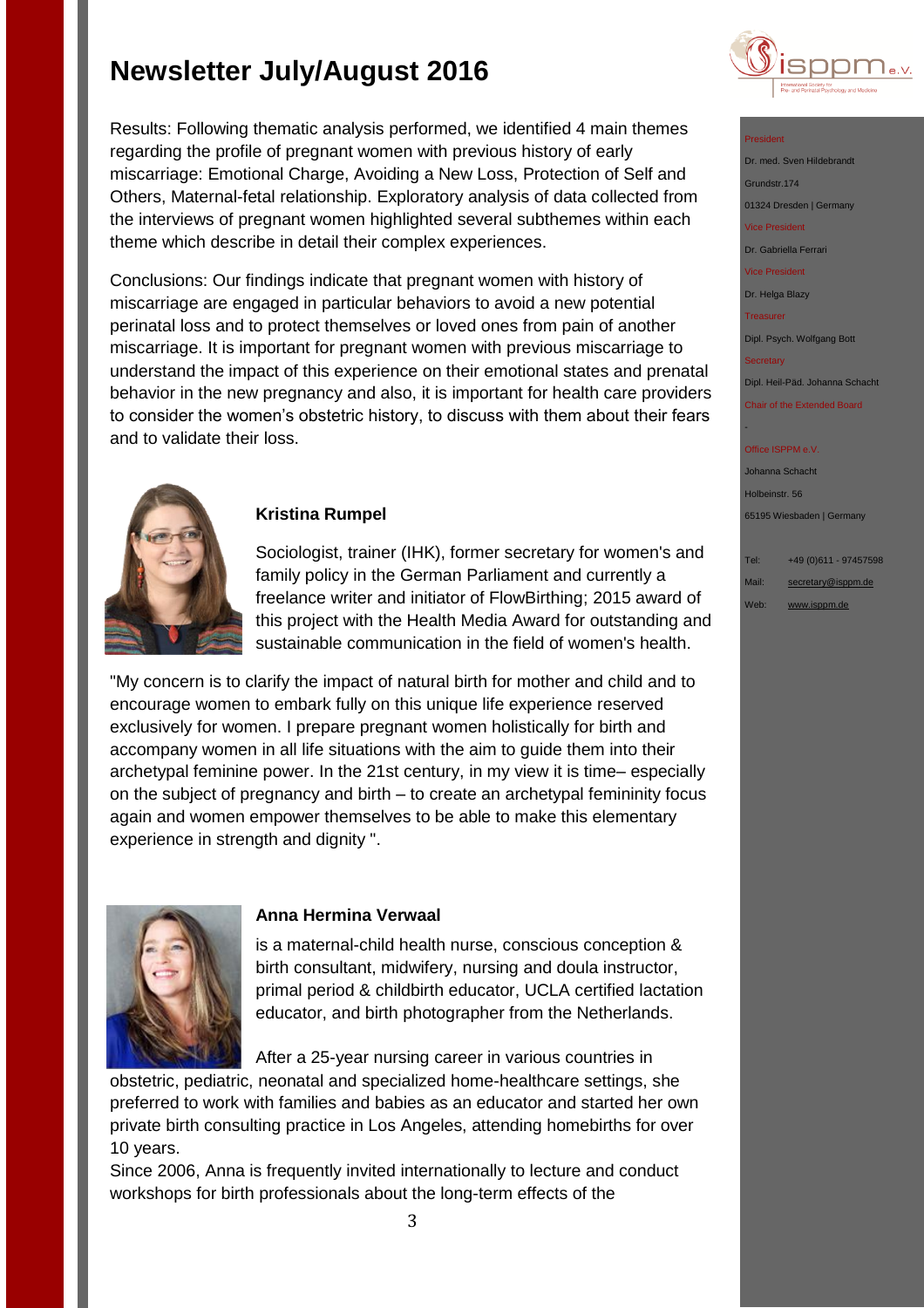childbirth, breastfeeding and bonding.

**Advertisement Board Elections**

an optimum start in life.

Dear members of ISPPM,

Doula Network.

Secretary).

conception, prenatal and birth experience, the latest research and findings in the field of pre and perinatal psychology, and the hormonal physiology of

She uses her own sensitive birth photography to illustrate the psychological, emotional and spiritual aspects of giving birth, and to explain how to give babies

Anna is a long-term member of APPPAH, the Association of Pre and Perinatal Psychology and Health, and honorary member of the European

For more information please visit [www.FromWombToWorld.com](http://www.fromwombtoworld.com/) and watch Anna's TEDx Talk<http://www.youtube.com/watch?v=bZ6gLGCy84o>



#### President

Dr. med. Sven Hildebrandt

Grundstr.174

01324 Dresden | Germany

Vice President

Dr. Gabriella Ferrari

Vice President

Dr. Helga Blazy

**Treasurer** 

Dipl. Psych. Wolfgang Bott

**Secretary** 

-

Dipl. Heil-Päd. Johanna Schacht

Chair of the Extended Board

#### Office ISPPM e.V

Johanna Schacht

Holbeinstr. 56

65195 Wiesbaden | Germany

- Tel: +49 (0)611 97457598
- Mail: [secretary@isppm.de](mailto:secretary@isppm.de)
- Web: [www.isppm.de](http://www.isppm.de/)
- From the actual board only Wolfgang Bott and Johanna Schacht will be candidates for a third term. We like very much to prepare the transition well and hold to the continuity of our work.

in 2016 will be elections of a new board. All six positions become newly elected (President, 2 Vice-Presidents, Chairman of the extended board, Treasurer,

So we ask all persons interested in an application for the new board team (actually the position is yet secondary) to contact us (E-Mail [secretary@isppm.de](mailto:secretary@isppm.de) / Tel. +49(0)611-97457598).

Feel free to make suggestions for others that we shall address.

With best greetings and wishes,

Your board team of isppm e.V.

Sven Hildebrandt, Helga Blazy, Gabriella Ferrari, Wolfgang Bott, Johanna Schacht

## **From the Extended Board**

The following new Working Groups are looking for further members. In case of interest, please contact the persons indicated!

**Working Group "Alone born twins"** Contact: Petra Becker and Britta Steinbach, E-Mail: [info@twin-light.de](mailto:info@twin-light.de)

**Working Group** "Prevention in Obstetrics" Contact: Judith Raunig, Vienna, E-Mail: [info@nach-dem-kaiserschnitt.at](mailto:info@nach-dem-kaiserschnitt.at)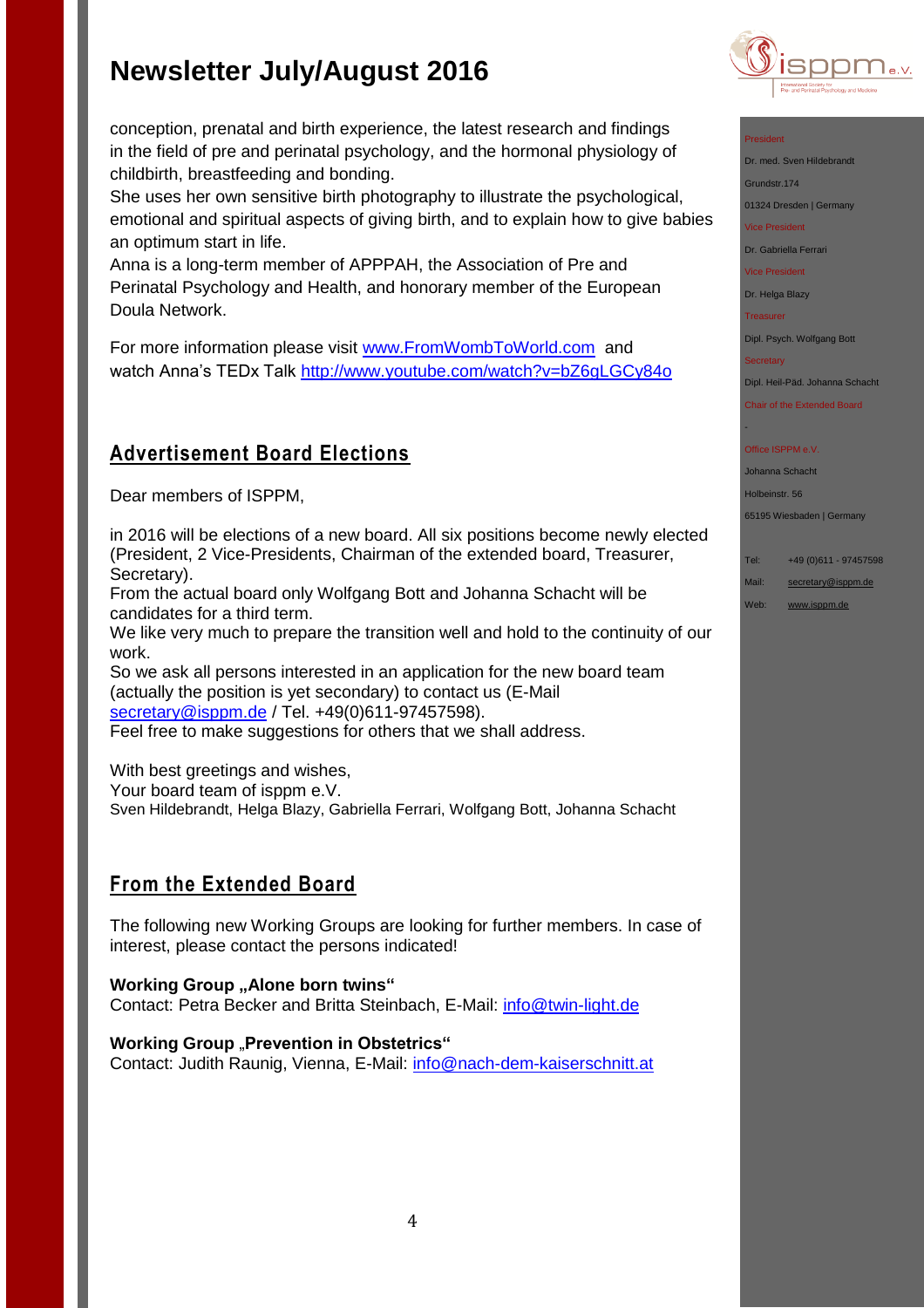## **From the Network**

## **PRENATUS e.V.**

A new association pertaining to the prenatal life of the unborn child was founded in Erkelenz on 22 April this year: PRENATUS e.V. Its main purpose is to bring home to the public at large the significance of pre-birth life and emotional and physical experience the child-to-be-born lives through while being in the womb.

For decades now, experts from numerous fields of research and science such as human biology, genetics, neuroscience, brain research, gynecology, prenatal psychology, have been dealing with the emotional and physical development of the unborn child during its 9-month long lifespan in the motherly womb.

Laymen however - mostly future parents and parents-to-be soon, especially pregnant women – know very little about the fact that the unborn baby is right from the very beginning a conscious, sensitive, interactive human being with amazing cognitive and memorising capacities.

The experience gained in the womb has a clear and fundamental impact on the emotional-physical development of the baby, its personality and the quality of its later interpersonal relationships.

For example, if a pregnant woman is repeatedly exposed to a certain stress situation, whatever the causes are, the foetus is being flooded with chemical stress hormones which among other implications might lead to a disturbance in the development of its brain.

Moreover, experts have found out that the quality of the life in the womb programs the susceptibility to coronary artery disease, stroke, diabetes, obesity and an even wider range of adult-related chronic disorders, including e.g. osteoporosis, mood disorders, and pschosis, as well as violent behaviour, lack of bonding capability, drug and alcohol abuse which have all been intimately linked to pre- and perinatal developmental influences.

The founding members of PRENATUS e.V. agree that carrying all relevant information into all layers of society is an urgent necessity. This covers kindergardens, schools, prenatal counselling services, medical doctors of various disciplines, educators, obstetricians, midwives to name but a few.

The association will become a member of the German ISPPM and the international organisation OMAEP.

The association has agreed to nominate the following 2 persons as honorary members: Dr. Ludwig Janus and Mrs Jenö Raffai in place of the late Dr. Jenö Raffai.

If readers are interested in learning more about the issue or would like to invite one of our prenatal counsellors to give a presentation, please contact: Christa Balkenhol-Wright, Tel. 0177-4156865, Email: [vorgeburtliche-eltern-baby](mailto:vorgeburtliche-eltern-baby-bindung@gmx.de)[bindung@gmx.de](mailto:vorgeburtliche-eltern-baby-bindung@gmx.de)

We also invite people to either become an active or just a supporting member. In case of interest in a membership please also contact Christa Balkenhol-Wright.

The setting-up of the website is being prepared.



#### President

Dr. med. Sven Hildebrandt Grundstr.174

01324 Dresden | Germany

Vice President

Dr. Gabriella Ferrari

Vice President

Dr. Helga Blazy

**Treasurer** 

Dipl. Psych. Wolfgang Bott

**Secretary** 

-

Dipl. Heil-Päd. Johanna Schacht

Chair of the Extended Board

#### Office ISPPM e.V

Johanna Schacht

Holbeinstr. 56

65195 Wiesbaden | Germany

- Tel: +49 (0)611 97457598
- Mail: [secretary@isppm.de](mailto:secretary@isppm.de)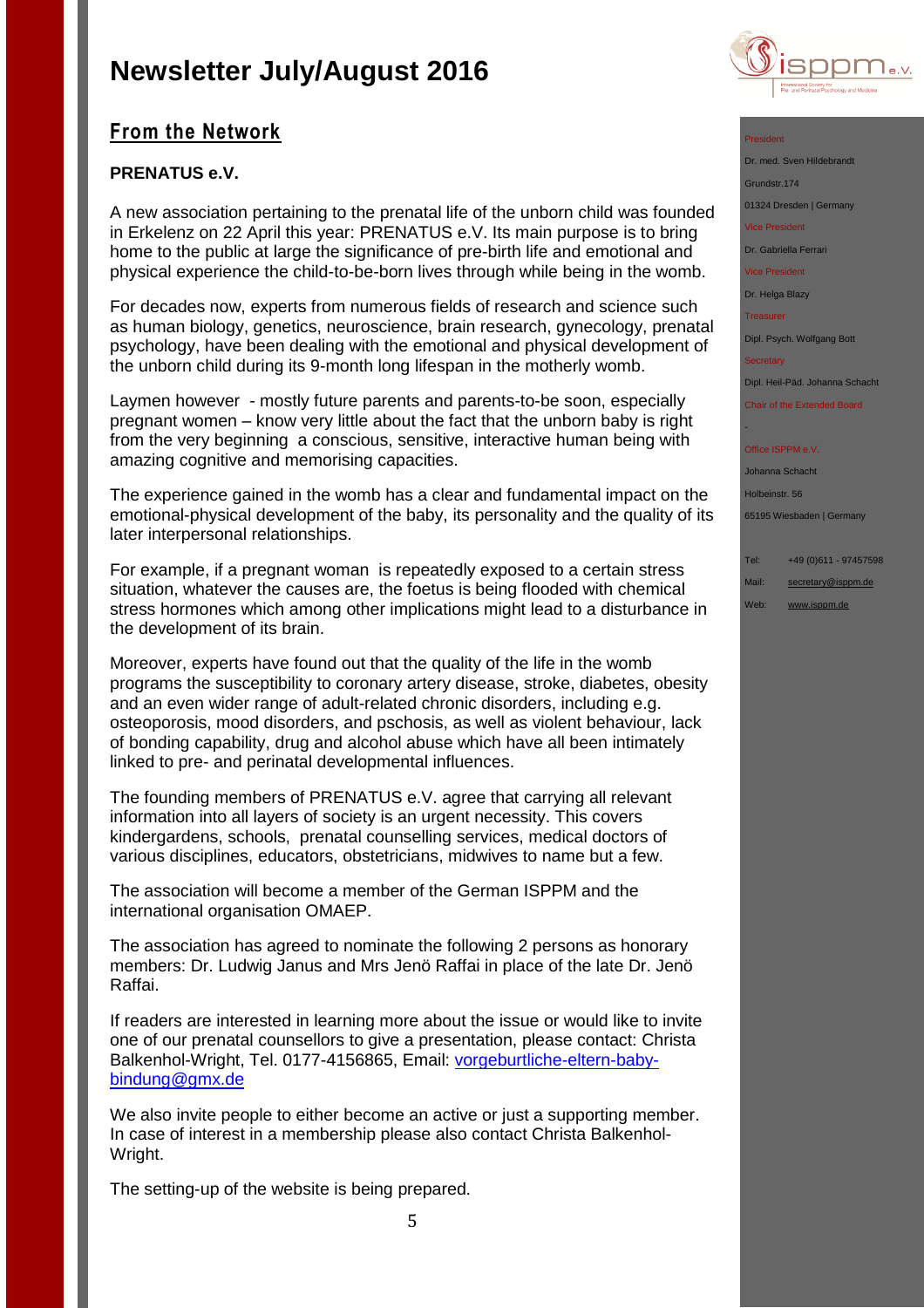

## **APPPAH**

The Summer 2016 issue (30-3) of **JOPPPAH** is now available The full contents are available to APPPAH members - abstracts only for nonmembers or purchase a digital copy of this issue for \$20 Table of Contents:

- Do Genes Matter by Thomas Verny
- Changing Beliefs and Attitudes About Birth by Jill Diana Chasse
- Maturation of Habituation, Sleep-Wake Cycles Before and After Birth by Ofra Lubetsky
- Hypnotherapy in the Treatment of Children and Adults Who Suffer Anxiety due to Prenatal and Birth Trauma by Julia Ingram
- Prenatal Depression Risk Reduction and Education Program by Jill Diana Chasse
- Sharing Space: Life Before Birth-Lessons from the Womb by Bernard **Levinson**
- Book Review: Trauma and Memory by Peter Levine, reviewed by Kate **White**
- Book Review: Protecting Children and Young People-Trauma Informed Care in the perinatal period, edited by Julia Seng & Julie Taylor, reviewed by Stephanie Dueger

<https://birthpsychology.com/journals/volume-30-issue-4>

### **The Adverse Childhood Experiences (ACE) Study and Pre- and Postnatal Family Support, by ACE Researcher, Dr. Vincent Felitti**

The ACE Study is a major American medical research project studying the relationship between ten categories of adverse life experiences during childhood or adolescence and the prevalence a halfcentury later of wellbeing, health-risks, biomedical disease, social malfunction, death, and medical care costs. These ten categories turned out to be unexpectedly common in a general, middle-class population. The implications for medical practice are profound and have the potential to provide a new platform upon which to base primary care medicine.

Watch Dr. Vincent Felitti discuss the groundbreaking ACE Study: Video:<http://kindredmedia.org/2016/05/how-childhood-t/>

Vincent Felitti, MD, is a renowned physician and researcher and co-principal investigator of one of the most powerful Public Health studies in recent history. Source: APPPAH-Newsletter July 08 2016

**"The Conscious Baby"** is an electronic "newspaper" featuring curated headlines, research, trending articles and APPPAH news emerging from the world of birth psychology. The newspaper is a monthly online publication and free to the public.

Subscribers can sign up for a newsletter version of the newspaper to be delivered to their email accounts, but a subscription is not necessary. Please help us share the growing insights and research into birth psychology by subscribing and sharing The Conscious Baby! <http://theconsciousbaby.com/>

More news from our fields you can read on the ISPPM Facebook page: <https://www.facebook.com/ISPPM-eV-124066644364106/?ref=bookmarks>



Dr. med. Sven Hildebrand

Grundstr.174

01324 Dresden | Germany

Vice President

Dr. Gabriella Ferrari

Vice President

Dr. Helga Blazy

**Treasurer** 

Dipl. Psych. Wolfgang Bott

**Secretary** 

-

Dipl. Heil-Päd. Johanna Schacht

Chair of the Extended Board

#### Office ISPPM e.V

Johanna Schacht

Holbeinstr. 56

65195 Wiesbaden | Germany

- Tel: +49 (0)611 97457598
- Mail: [secretary@isppm.de](mailto:secretary@isppm.de)
- Web: [www.isppm.de](http://www.isppm.de/)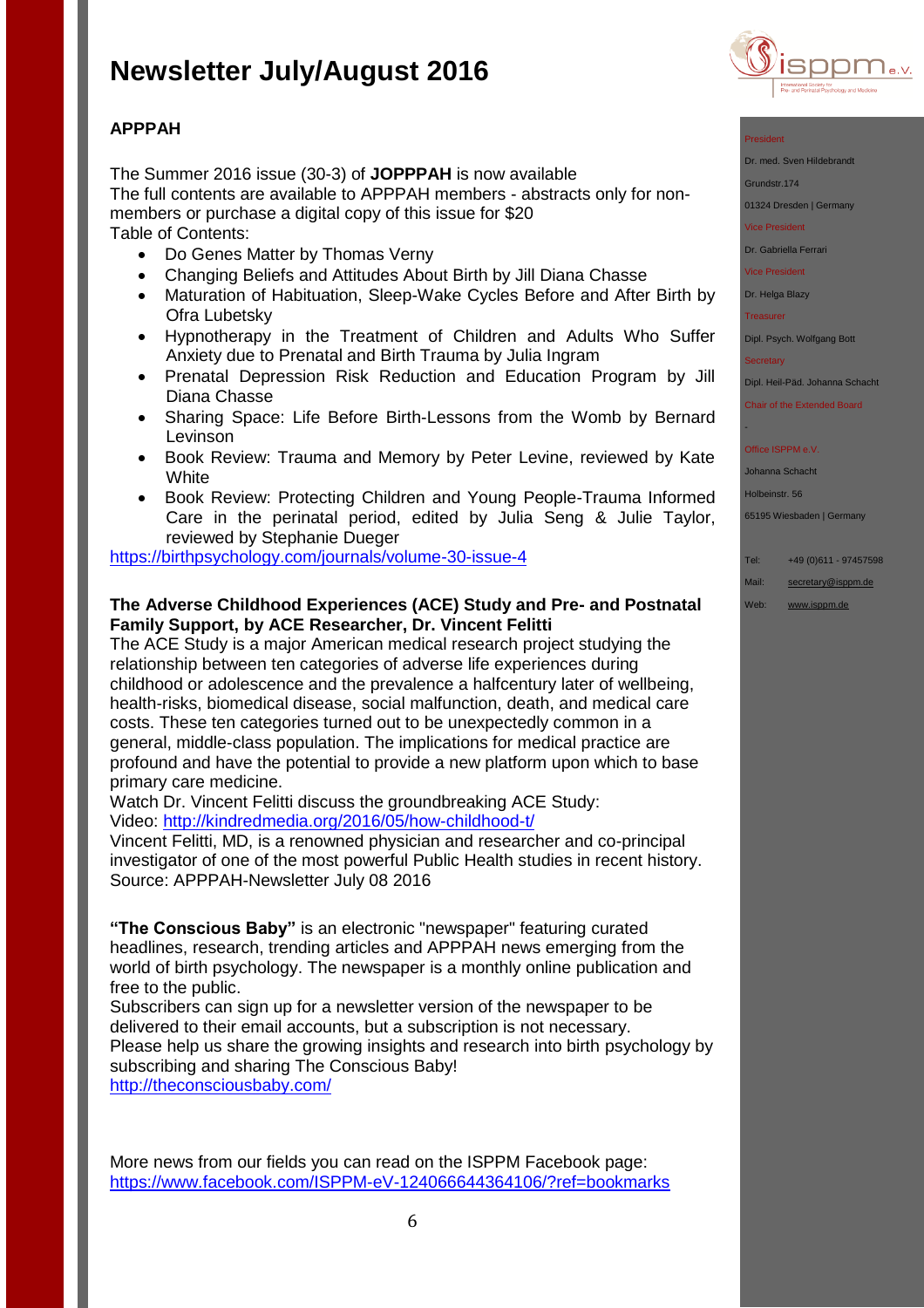## **Report**

POLITICIANS AND MATERNAL AND INFANT MENTAL HEALTH (Conference on Infant Mental Helalth Awareness on  $9<sup>th</sup>$  June)

### By Antonella Sansone

This report is aimed at highlighting the work around maternal and infant mental health in UK. Since I began my journey to spread awareness of the pre and perinatal maternal and infant mental health several years ago, I hoped that one day I would be able to share my reasons with policy makers. This was becoming real when I attended the first seminar at the Parliament for the 1001 Critical Days and Foundation Years – Cross-Party Manifesto – Information and Research jointly with 'Seizing the Day to Improve the Nurture of Our Youngest Children' a couple of years ago. Many issues raised by MPs, scientists and professionals during the seminar discussion were dealt with in my forthcoming book, which reinforced my belief that a cultural momentum was flourishing and making my book Nurtured Mothers extremely timely.

All my efforts and many others', my liaison with the ISPPM, of which I have also been an ambassador, were finally converging in one very important place, the House of Common. Then I attended the launch of the 1001 Critical Days on 15th December, followed by three APPG meetings in February, March and April, all chaired by MP Tim Loughton. It was highly rewarding to see my and other professionals and experts' remarks acknowledged in the first minutes report. In one recent email by George Hosking, local MP and founder of Wave Trust, he recalled my valid contributions during the meetings discussions. Fruitful contributions and a community work seemed to be taking shape. One great contributor to what is happening in UK is Clair Rees, who is working tirelessly with the Charity Parent-Infant Partnership (PIPUK), founded by Andrea Leadsom, MP and currently a Prime Minister candidate, and chaired by Tim Loughton. PIP facilitates the 1001 Critical Campaign – the importance of the conception to age 2 period – alongside growing a network of special infant, toddler and family relationship support across the UK. PIP provide seed funding and start-up packages as part of a perinatal strategy and pathway in local communities, whilst up-skilling a national workforce and facilitating research in this field.

These waves led to the first Infant Mental Health Awareness Week and Awards conference held at the prestigious Central Westminster Hall, a few steps from the House of Parliament. Clair had asked me to contribute to the IMHAW website by writing an article "Why Prenatal Education is Important for Infant Mental Health'.

The conference's chair was Tim Loughton. I had a conversation with him at the end of the 1001 Critical Days Manifesto meetings and this event, and being listened by a MP is really pleasing. The first speaker was Rt Hon Alistar Burt MP, who was appointed Minister of State for Community and Social Care at the Department of Health in May 2015. He encouraged people to read the report Building Great Britons: Shaping New Architecture. Its content can be used to encourage MPs and commissioners to recognize the need for funding these



#### President

Dr. med. Sven Hildebrandt Grundstr.174

01324 Dresden | Germany

Vice President

Dr. Gabriella Ferrari

Vice President

Dr. Helga Blazy

**Treasurer** 

Dipl. Psych. Wolfgang Bott

**Secretary** 

-

Dipl. Heil-Päd. Johanna Schacht

Chair of the Extended Board

#### Office ISPPM e.V

Johanna Schacht Holbeinstr. 56 65195 Wiesbaden | Germany

- Tel: +49 (0)611 97457598
- Mail: [secretary@isppm.de](mailto:secretary@isppm.de)
- Web: [www.isppm.de](http://www.isppm.de/)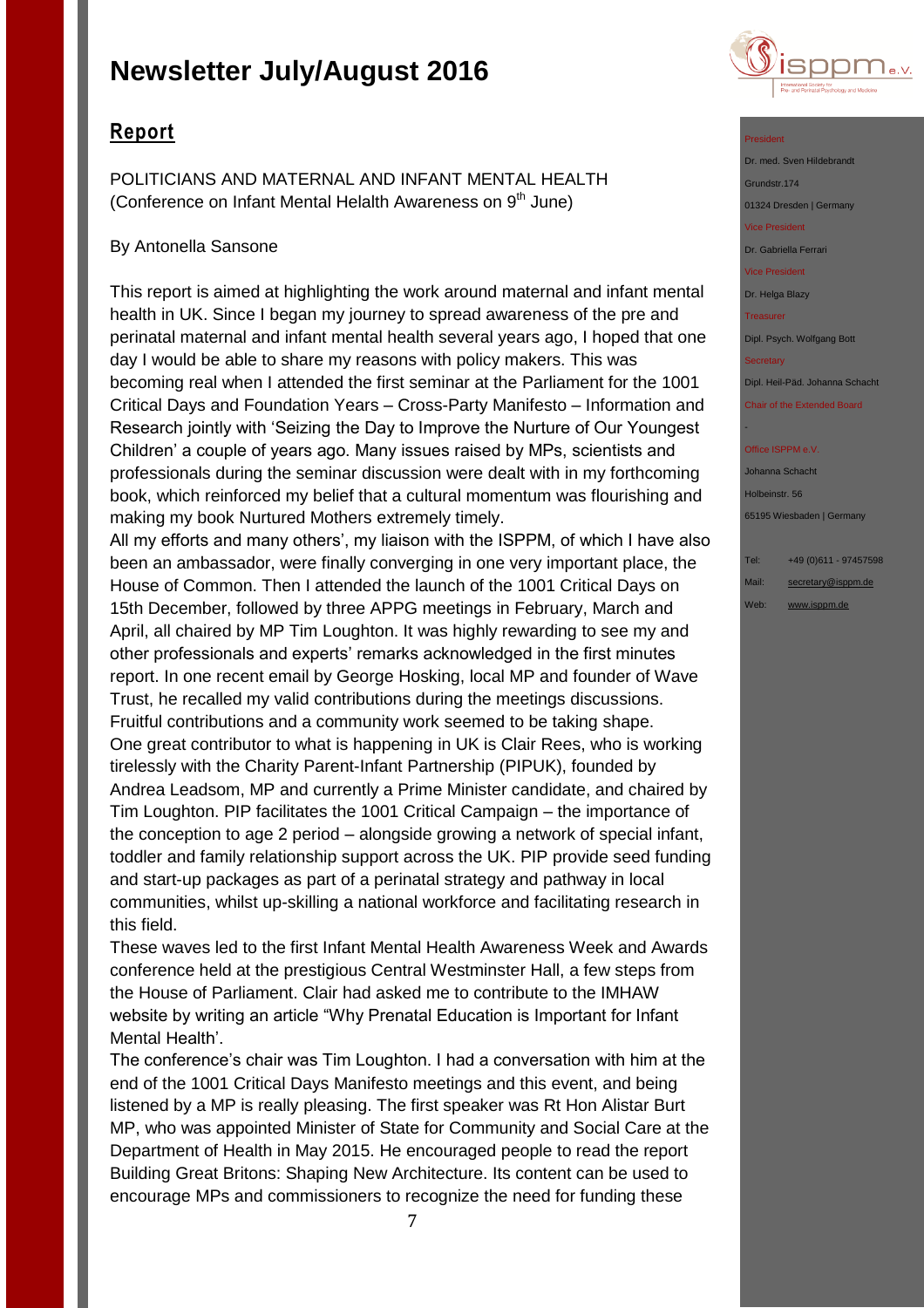areas. He also highlighted the importance of having local initiatives. He believes that unless something doesn't happen locally, things don't develop. He acknowledged the importance of early years and that a child's earliest socioemotional experience is critical to his cognitive and moral development. His clear message was that we should and can do more to support and strengthen families, and that family health relies on mother's health. Perinatal mental illnesses, such as depression and psychosis, cost huge money to the government and significantly impact on a child. The cost of treatment of perinatal mental illness is 5 times the cost of improving services. Perinatal mental health services can be life saving for mothers and infants and the government is now committed to improve the life chances of all children. Next speaker was Clair Rees, Executive Director PIP UK, driven by a great passion and commitment to perinatal and infant mental health. She has been incredibly able to connect the work of people and services to each other for mutual benefit. Clair highlighted the importance to keep the infant in mind, though this can be hard for many people who had negative childhood experiences. It is about seeing from an infant's perspective as the voice of infants is paramount. She stressed that PIP supports the emotional context of a child, the relationship. Today there is a level of disturbances in mother-infant relationships, which needs to be addressed and this can be done in partnership with agencies to create a new generation. The money spent to support early years will save huge money on violence, criminality, treatment and transgenerational transmission of these.

Next we heard from Chris Cuthbert from Big Lottery Start, who shared some of the work that they are involved in. He showed evidence of how early adversities cost a long shadow and highlighted that if we are able to work with families under stress many of these adversities' effects are reduced. He listed 4 key ingredients necessary to all babies to thrive: 1) Healthy pregnancy – maternal physical and mental health in pregnancy is crucial 2) Health early relationships 3) Effective support for parents, especially those struggling with complex problems 4) A safe stimulating environment to explore. Chris pointed out that it is important to have programs but it is also important to implement them and involve practitioners in them. Scientists are focused on innovations but we need to fit the discoveries into local programs. We also need to collaborate with institutes, universities and services abroad and encourage interdisciplinarity and independent studies.

Jane Barlow, Professor of Public Health, spoke next about an evidence-based approach to infant mental health. She gave a definition of infant mental health as referring to how well a child develops socially and emotionally in the early years and provided research on attachment, emphasizing the importance of the mother-infant relationship. She talked about nurturance, emotional and behavioral regulation, maternal sensitivity/attunement and reflective function and marked mirroring, key intervention approaches, video-interaction guidance as promoter of attuned and reflective functioning.

Next was George Hosking, Pioneer Communities and Founder of Wave Trust. He encouraged us to start locally by meeting our own MP and counsellor and making sure they are aware of the importance of perinatal and infant mental health so that to improve services. He has set up 70/30 Grassroots campaign



#### President

Dr. med. Sven Hildebrandt Grundstr.174 01324 Dresden | Germany Vice President

Dr. Gabriella Ferrari

Vice President

Dr. Helga Blazy

**Treasurer** 

Dipl. Psych. Wolfgang Bott

**Secretary** 

-

Dipl. Heil-Päd. Johanna Schacht

Chair of the Extended Board

#### Office ISPPM e.V

Johanna Schacht Holbeinstr. 56 65195 Wiesbaden | Germany

Tel: +49 (0)611 - 97457598

Mail: [secretary@isppm.de](mailto:secretary@isppm.de)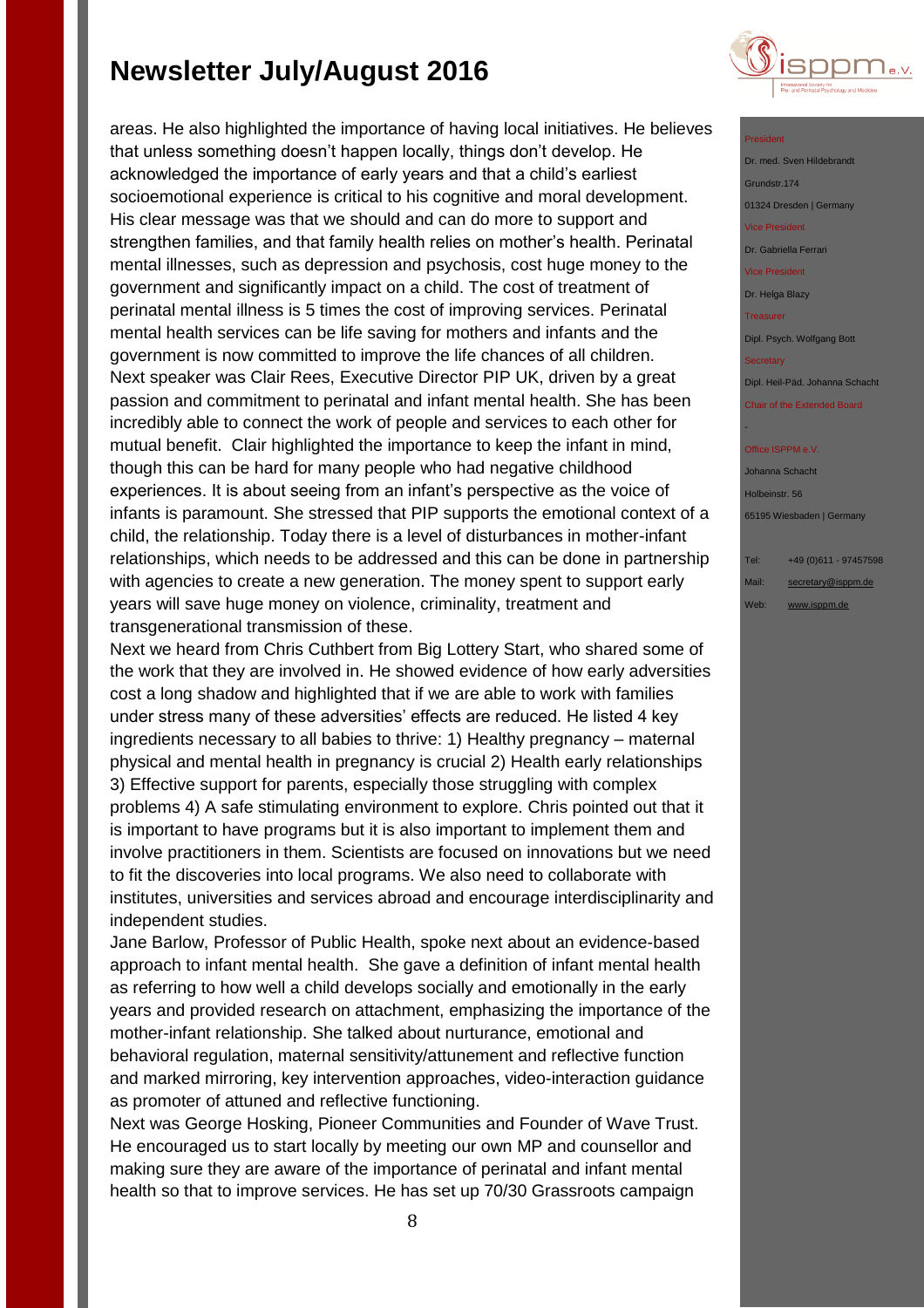aimed at reducing child maltreatment by 70% by 2030. It is interesting that a few days before hearing about his campaign and then getting involved as an ambassador, I was thinking of meeting my local MP, a woman specialist doctor of our local hospital, interested in protecting childcare services. George recalled that dysfunctional attachment contributes to depression and other forms of mental illness, suicide, heart problems and alcohol addiction, and that child maltreatment costs 50 billion pounds per annum. Children reflect the world they grow up in. If they grow up in a world of trauma, domestic violence, drug or alcohol addiction, parents' mental issues, neglect (e.g. parents sticking to their phones), they grow up with no capacity for engagement. He stressed that if we want a society of people who care about others, who are empathic, who are not interested in violence, we need parents who attentively care about their children. He presented a pioneering community strategy based on testing a comprehensive primary preventive approach to child maltreatment based on scientific evidence and global best practice focusing on the first 1001 days (peak period of occurrence and impact). The goal is to reduce child maltreatment and neglect through universal antenatal risk assessment carried out by trained midwives or health visitors with the support of General Practitioners. George remarked that community engagement is fundamental to their approach to creating healthy, successful lives for children and happy relationships in families.

An Early Years Film was projected before lunch.

Frank Field, MP, spoke next about the 1001 Critical Days and Life Chances Strategy and mentioned that the Prime Minister has also spoken about this. He also highlighted that if we care about infants, then next generations will improve. After lunch Dr Alain Gregoire, Chair of Maternal Mental Health Alliance, presented the work they do for mothers and their infants. He stressed that the best health system in the world should be based on individual needs and that having a baby in UK is the first cause of death and children here have been deprived of childhood. He recalled the costs of perinatal mental illness and the importance of specialist mental healthcare.

Then it was Elaine Hanzak, a mother who survive perinatal mental illness 20 years ago. She spoke about her own experiences and that of her son. Elaine mentioned the guilt and stigma that many mothers feel and that as a society we can all play our role in reducing this. She highlighted the need for preconception counselling for those at high risk of perinatal mental illness (first or subsequent pregnancies). This would reduce so much anxiety and personal and financial expenses. I have long been highlighting the importance of preconception preparation, not just for those at high risks, but for every couple planning to conceive in order to equip them with better parenting competence, while preventing possible issues. I made this remark during the discussion at the end of the conference. Then Elaine concluded by inviting professionals to improve their communication skills, listen, be kind, compassionate and help to provide the services and resources needed to support families. I had pointed out these aspects of communication, e.g. body language skills such as eye-contact, soft tone of voice, attention, etc. during the meetings at the House of Commons. Andrea Leadsom, MP, Founder of PIP UK and 1001 Critical Days Manifesto told us that attachment is her greatest passion at the Parliament. She



#### President

Dr. med. Sven Hildebrandt Grundstr.174 01324 Dresden | Germany Vice President Dr. Gabriella Ferrari Vice President Dr. Helga Blazy **Treasurer** 

Dipl. Psych. Wolfgang Bott

**Secretary** 

-

Dipl. Heil-Päd. Johanna Schacht

Chair of the Extended Board

#### Office ISPPM e.V

Johanna Schacht Holbeinstr. 56 65195 Wiesbaden | Germany

Tel: +49 (0)611 - 97457598

Mail: [secretary@isppm.de](mailto:secretary@isppm.de)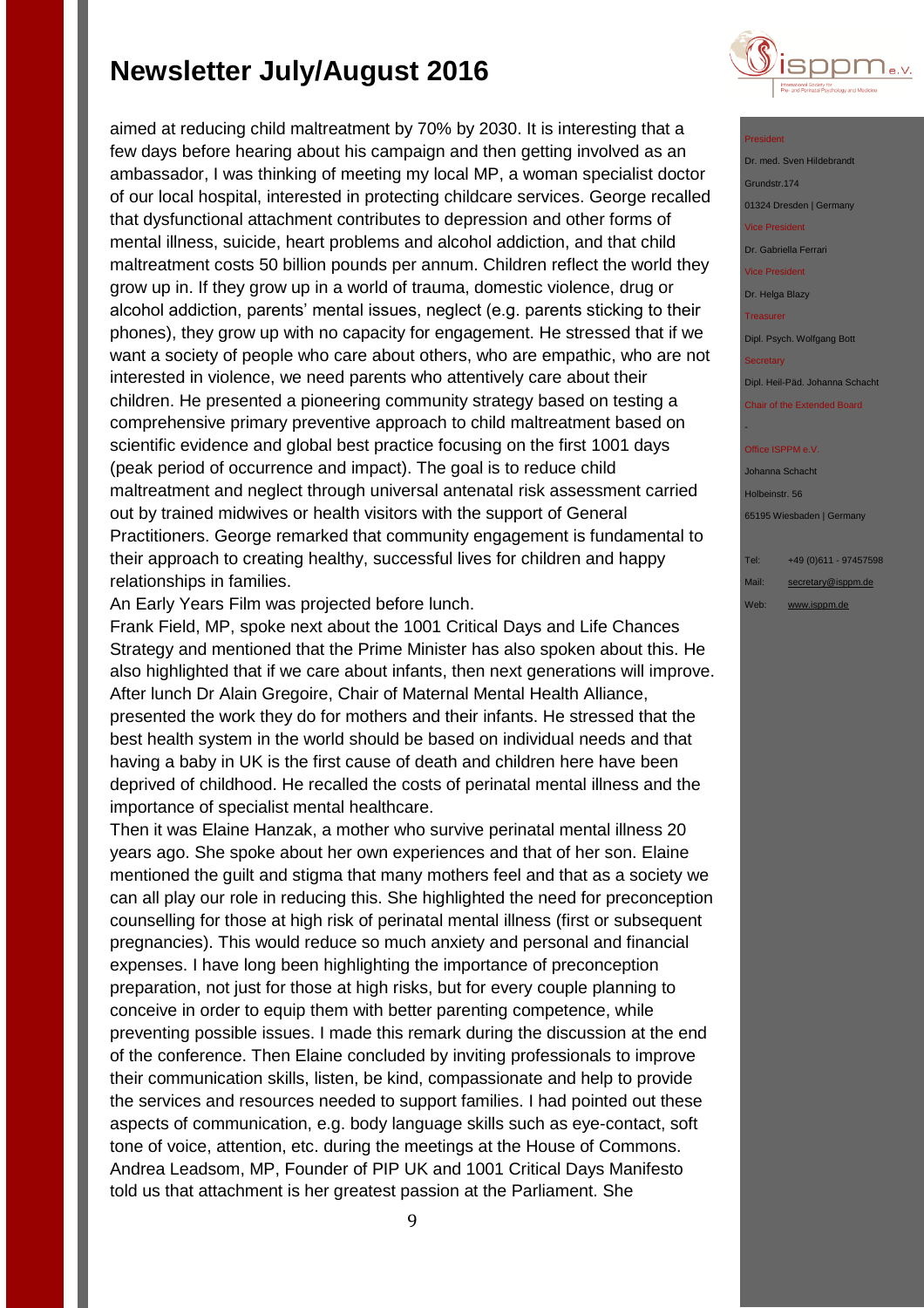

The conference concluded with the first ever Infant Mental Health Awards Ceremony. It was great to see so many dedicated professionals having their work acknowledged. Most of them were from PIP all over the country. I was pleased to have a table to display my books and workshop flyers, ISPPM next conference flyers and the ISPPM poster. It was an opportunity to speak to people about my work and the ISPPM. It was also good to see Mark Williams, a father who experienced postnatal depression, campaigns to mitigate the stigmatization of perinatal mental illness, in particular paternal, and recently set up the first International Fathers Mental Health Day. I also had the pleasure to meet Dr Stella Aquarone, founder of the Parent-Infant Institute in North London, who I had known through social media and her books, and invited me to contribute with my work and writing, in particular to her Newsletter and Journal. Some of the other groups that shared their information were the Global Initiative, Parent-Infant Relationship, Baby Steps – Helping Parents Cope with the Pressures of a New Baby, Wonder Week Academy, International Journal of Birth and Parent Education, AIMH (UK) and Circle of Security Parenting DVD Training.

The main call to action from this event was to meet your own MP and make sure he/she is aware of perinatal and infant mental health.

I strongly hope that the large steps in perinatal and infant mental health we have begun to make involving politicians will continue in the future. I can only say that there are many out there with a passion and commitment to spread awareness and improve the conditions to optimize maternal and infant mental health. Prenatal and Perinatal Psychology, Health and Medicine have to be seen within this frame of cooperative synergic work, in order not to remain mere abstract or limited to a group of experts' individual isolated work. I have to say that awareness of baby's prenatal experiences is still generally weak in UK and my work, research and writing will hopefully continue to contribute to this needed area. No doubt, the UK is leading with his strategic programs and can certainly inspire other countries. This cultural momentum involving policy makers and a network of experts and academics has also made my new book on the continuum of pre and perinatal and the prenatal roots of intersubjectivity more appealing.



#### President

Dr. med. Sven Hildebrand Grundstr.174 01324 Dresden | Germany Vice President Dr. Gabriella Ferrari Vice President Dr. Helga Blazy **Treasurer** Dipl. Psych. Wolfgang Bott **Secretary** Dipl. Heil-Päd. Johanna Schacht Chair of the Extended Board -

#### Office ISPPM e.V

Johanna Schacht Holbeinstr. 56 65195 Wiesbaden | Germany

- Tel: +49 (0)611 97457598
- Mail: [secretary@isppm.de](mailto:secretary@isppm.de)
- Web: [www.isppm.de](http://www.isppm.de/)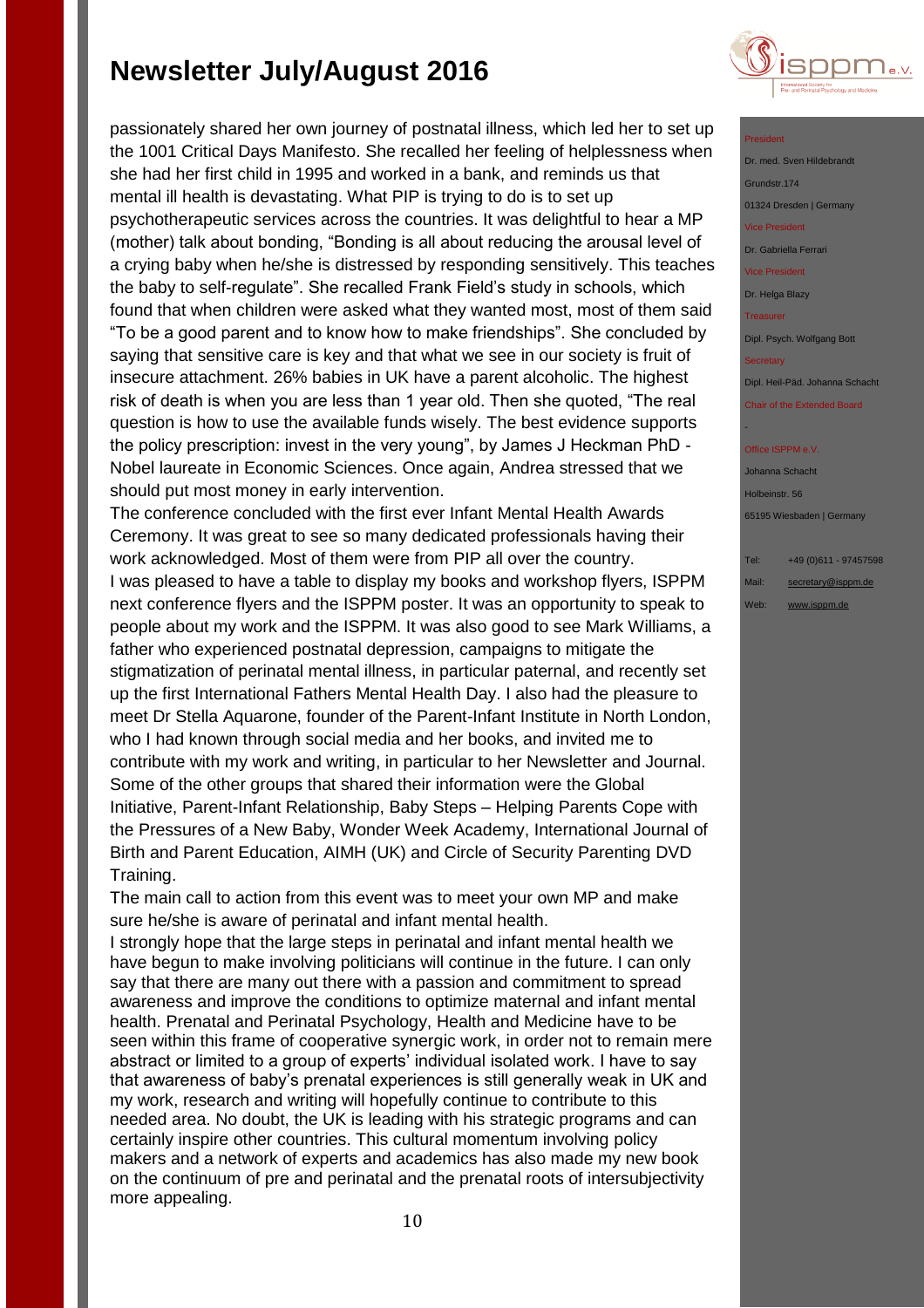

**Events Diary**

## **Dates Conferences and Congresses**

**September 3 – 9, 2016 Healthy Birth, Healthy Earth** A Findhorn Foundation Conference <https://www.findhorn.org/programmes/193/>

**September 7 – 10 The 2016 International Conference on Stillbirth, SIDS and Baby Survival** Montevideo, Uruguay The deadline for receipt of abstracts is March 31, 2016 <http://stillbirthalliance.org/news/conferences/isaispid-conference-2016/>

**September 16/17, 2016 2016 APPPAH Regional Conference** Bastyr University, 14500 Juanita Drive, Kenmore, WA 98028 **Pathways to Prenatal Wholeness: Integrating Healthcare Disciplines in a 21st Century Dialogue** <https://birthpsychology.com/events/2016-apppah-regional-conference>

**23 – 25 settembre 2016 Congresso ATTACCAMENTO E TRAUMA** Relazioni e Compassione (ATTACHMENT AND TRAUMA: RELATIONSHIPS AND COMPASSION) Roma [http://www.italy-congress.com/#](http://www.italy-congress.com/%23)

**October 1 – 2, 2016 Attachment Parenting Congress** Hamburg [http://www.attachment-parenting-kongress.de](http://www.attachment-parenting-kongress.de/)

**October 07 – 09, 2016**  15<sup>th</sup> International Attachment Conference **Attachment and emotional Violence** Munich <http://bindungskonferenz-muenchen.de/1-1-Home.html>

**19 – 23 October 2016** Midwifery Today Conference **"Birth Is a Human Rights Issue"** Strasbourg, France <http://midwiferytoday.com/conferences/Strasbourg2016/>



President

Dr. med. Sven Hildebrandt

Grundstr.174 01324 Dresden | Germany

Vice President

Dr. Gabriella Ferrari

Vice President

Dr. Helga Blazy

**Treasurer** 

Dipl. Psych. Wolfgang Bott

**Secretary** 

-

Dipl. Heil-Päd. Johanna Schacht

Chair of the Extended Board

#### Office ISPPM e.V.

Johanna Schacht

Holbeinstr. 56

65195 Wiesbaden | Germany

Tel: +49 (0)611 - 97457598

Mail: [secretary@isppm.de](mailto:secretary@isppm.de)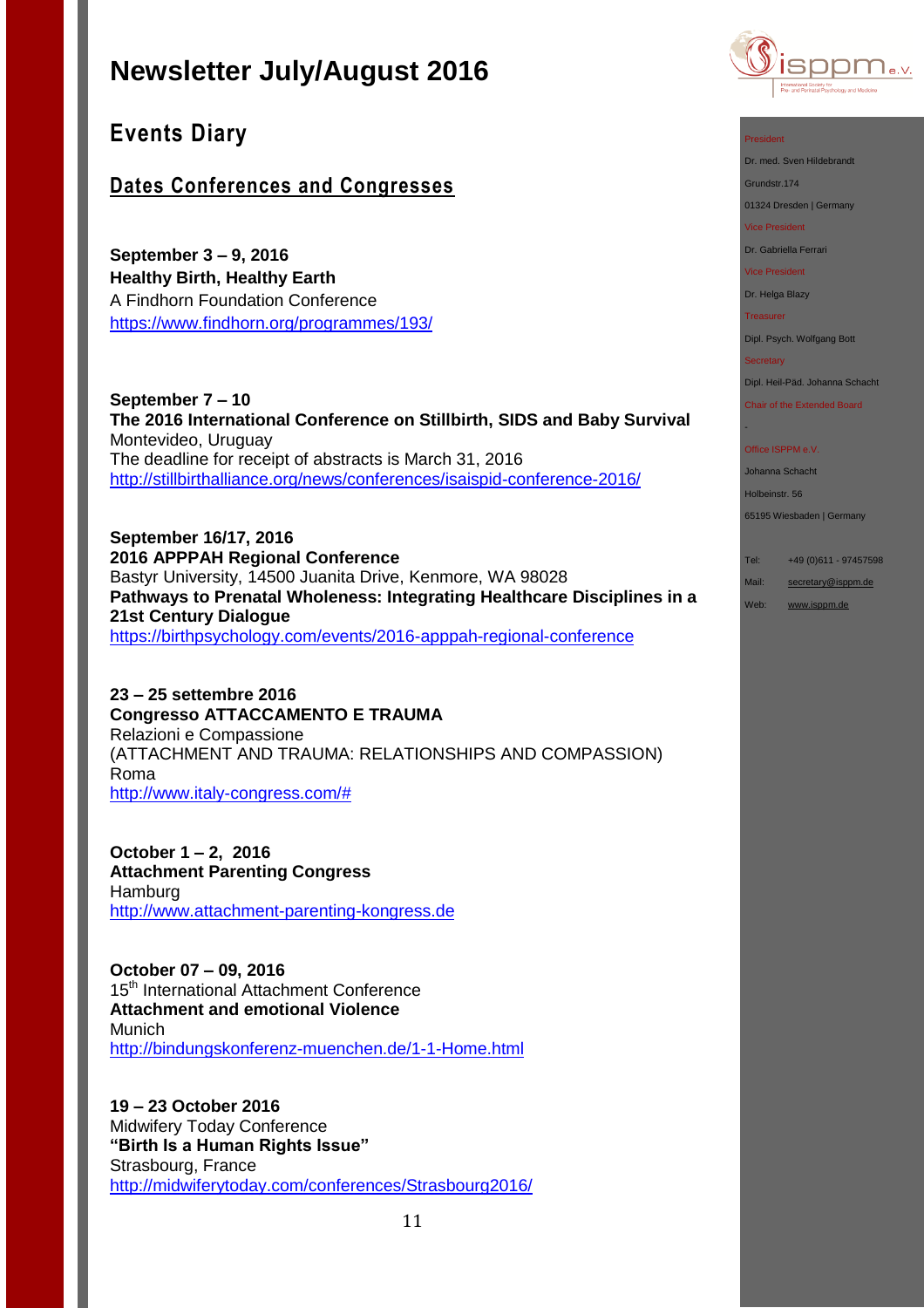

**January, 2017 Human Rights in Childbirth: India Conference** Bangalore, India [humanrightsinchildbirth.com/india-conference/](http://humanrightsinchildbirth.com/india-conference/)

# **Further Education**

In Germany:

## **Baby Therapy Training**

With Rien Verdult Contents: trauma therapy for babies, healing of attachment disorders Soundness in prenatal psychology Support for parents Frequency: 12 weekends in 2016/2017 Sat: 11am - 19h Sun: 9am - 16h Data: 2016: 28/29 May 3/4 Sept, 1/2 Oct, Nov and 12/13 17/18 Dec 2016 2017: 14/15 Jan, 4/5 Mar, 1/2 Apr, May 20/21 , 26/27 Aug, September 30 + 1 Oct and 11/12 November 2017 Location: Trier, Germany, Cost: € 250 per weekend More information: [Sarah.Burgard@web.de](mailto:Sarah.Burgard@web.de), [rien.verdult@skynet.be,](mailto:rien.verdult@skynet.be) Registration: [Sarah.Burgard@web.de,](mailto:Sarah.Burgard@web.de) Tel: +49 (0) 6588-987049

## **Foundation Course**

with Max Peschek and team in Parin at the Baltic Sea: Beginning 21 to 28 April 2017 More Info: [www.ippe.info/courses/intermediate\\_course.html](http://www.ippe.info/courses/intermediate_course.html) Information and registration: Max Peschek, [peschek.max@t-online.de,](mailto:peschek.max@t-online.de) Tel.: +49 (0) 421 7 3210

In Switzerland:

**Advanced Embodiment Course** With Karlton und Kathryn Terry and Peter Schindler Place: Seminarhotel Wasserfallen near Basel Information: [http://www.ippe.info/courses/embodiment\\_hourglass\\_classes.html](http://www.ippe.info/courses/embodiment_hourglass_classes.html)  Registration: Max Peschek: [peschek.max@t-online.de,](mailto:peschek.max@t-online.de) Tel.: +49 (0)421 7 321

## **Workshops/Seminars**

In Belgium:

**From Womb to World With Anna Verwaal** 28. - 31. Oktober 2016 Daytickets available. Seminar will be in Dutch. Alden Biesen, Kasteelstraat 6, Bilzen, Belgium Tickets and Information: [www.birthimprints.com](http://www.birthimprints.com/)

12



### President

Dr. med. Sven Hildebrandt Grundstr.174

01324 Dresden | Germany

Vice President

Dr. Gabriella Ferrari

Vice President

Dr. Helga Blazy

**Treasurer** 

Dipl. Psych. Wolfgang Bott

**Secretary** 

-

Dipl. Heil-Päd. Johanna Schacht

Chair of the Extended Board

#### Office ISPPM e.V.

Johanna Schacht

Holbeinstr. 56

65195 Wiesbaden | Germany

Tel: +49 (0)611 - 97457598

Mail: [secretary@isppm.de](mailto:secretary@isppm.de)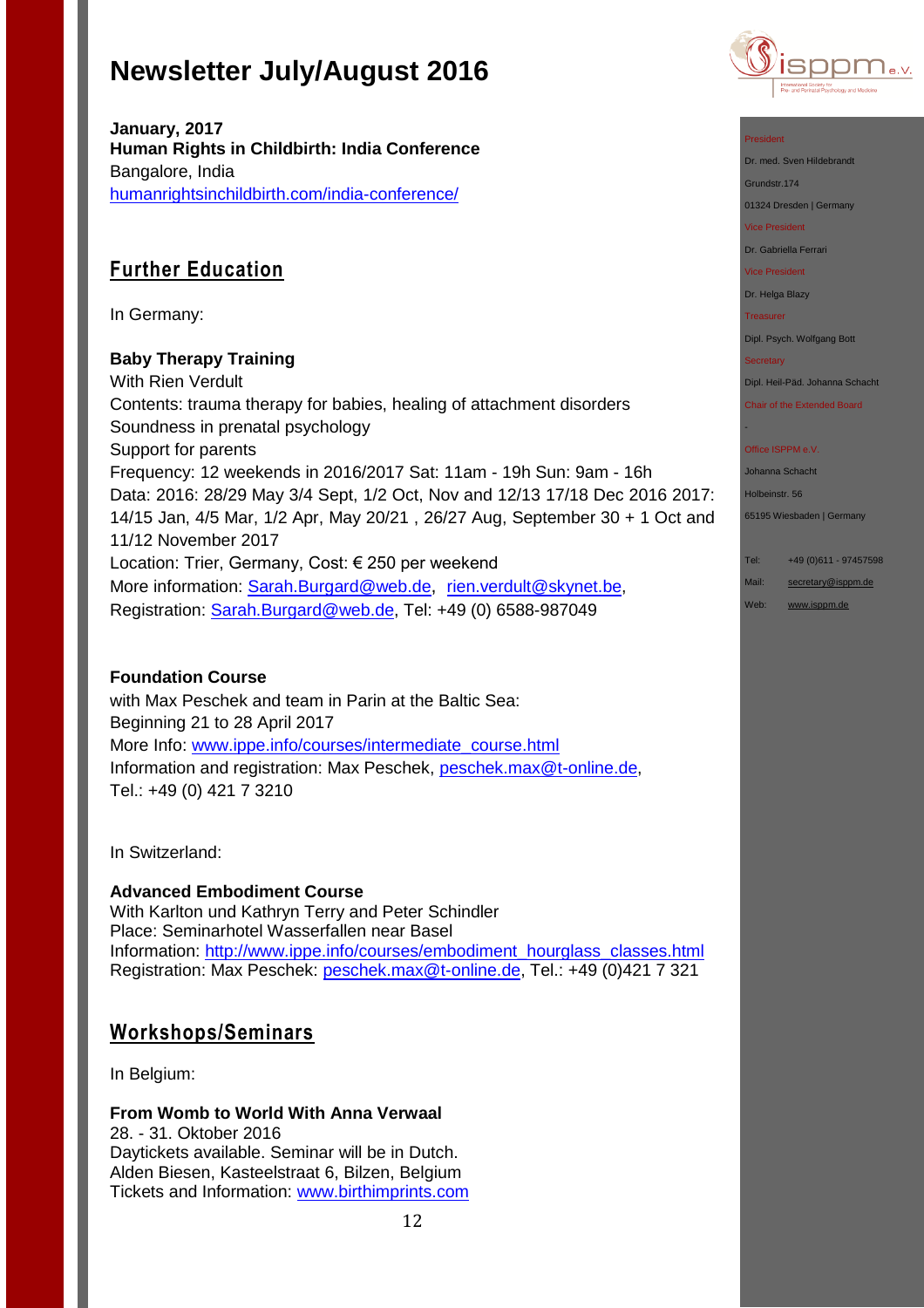Information: Marleen Dols, [marleendols@online.nl](mailto:marleendols@online.nl)

Karlton Terry will be in Basel for **Baby Clinic:**

<http://www.isppm.ch/programm/karlton-terry/>

**Babytherapy Advanced Workshop**

Date: October 30 - November 2, 2015

With Max Peschek (IPPE), Assistants: Sylvie Geerdens and Marleen Dols

The course will be held in English. Translation in German and Dutch is possible.

**"Healing from the very beginning" Pre- and Perinatal Psychotherapy**

Website: [http://www.birthimprints.com](http://www.birthimprints.com/)



#### President

Dr. med. Sven Hildebrandt Grundstr.174

01324 Dresden | Germany

Vice President

Dr. Gabriella Ferrari

Vice President

Dr. Helga Blazy

**Treasurer** 

Dipl. Psych. Wolfgang Bott

**Secretary** 

-

Dipl. Heil-Päd. Johanna Schacht

Chair of the Extended Board

#### Office ISPPM e.V

Johanna Schacht

Holbeinstr. 56

65195 Wiesbaden | Germany

Tel: +49 (0)611 - 97457598

Mail: [secretary@isppm.de](mailto:secretary@isppm.de)

Web: [www.isppm.de](http://www.isppm.de/)

In Germany:

In Switzerland:

In Austia:

19/20 November 2016

With Karlton Terry Treatment of IVF-Babys

Location: Wienna

**Healing Early Trauma and Shock – Deeper Intimacy in Relationship** by William R. Emerson, Ph.D. Lienen, Germany Date: September 6 – 11, 2015 <http://emersonbirthrx.com/?p=1382>

Information and registration: Claudia Versluis, [claudia.versluis@aon.at](mailto:claudia.versluis@aon.at)

In England:

Courses with Matthew Appleton and Jenni Meyer: **Soul Loss: A Pre and Perinatal Perspective The Birth Journey – Honouring the Untold Story and others:** <http://www.conscious-embodiment.co.uk/courses>



**Gems of Ancient Wisdom**

Workshop with Antonella Sansone Before Conception throughout Pregnancy, Birth and Parenting A visit to the Himba, a tribe of Namibia, with images of their social life and allomothering For further details or to book a place contact: E-Mail: [antonellasansone8@gmail.com](mailto:antonellasansone8@gmail.com) , Phone: 07947764431